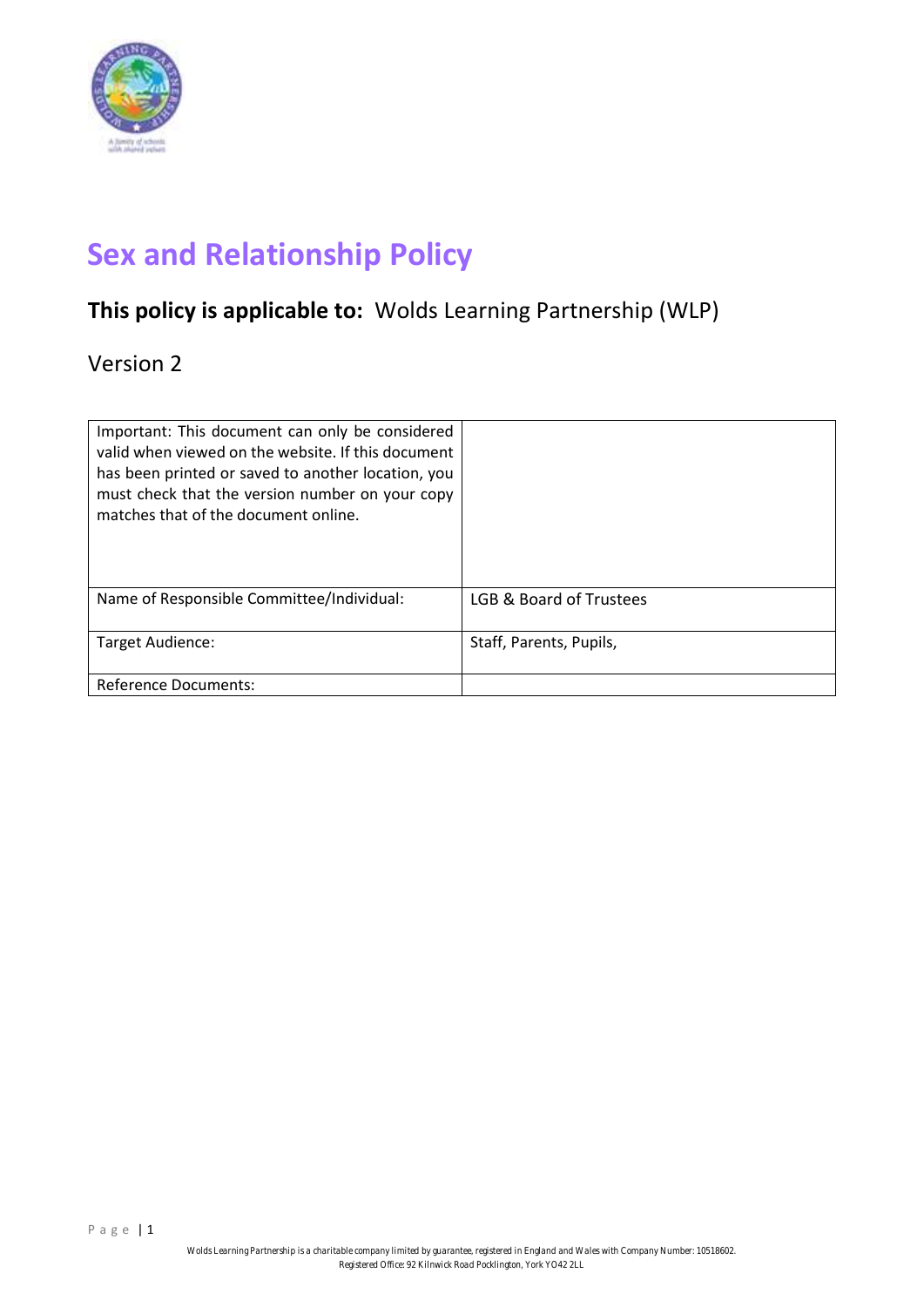

# **Introduction**

Sex and Relationship Education (SRE) is lifelong learning about physical, sexual, moral and emotional development. It is about the understanding of the importance of stable and loving relationships, respect, love and care, for family life. It involves acquiring information, developing skills and forming positive beliefs, values and attitudes.

# **Aims**

The aim of SRE is to provide balanced factual information about human reproduction, together with consideration of the broader emotional, ethical, religious, and moral dimensions of sexual health. Our SRE programme aims to prepare pupils for an adult life in which they can:

- Develop positive values and a moral framework that will guide their decisions, judgements and behaviour; have the confidence and self-esteem to value themselves and others and respect for individual conscience and the skills to judge what kind of relationship they want.
- Understand the consequences of their actions and behave responsibly within sexual and pastoral relationships.
- Avoid being exploited or exploiting others or being pressured into unwanted or unprotected sex.
- Communicate effectively by developing appropriate terminology for sex and relationship issues.
- Develop awareness of their sexuality and understand human sexuality; challenge sexism and prejudice, and promote equality and diversity.
- Understand the arguments for delaying sexual activity.
- Understand the reasons for having protected sex.
- Have sufficient information and skillsto protect themselves and, where they have one, their partner from uninvited/unwanted conceptions and sexually transmitted infections including HIV.
- Be aware of sources of help and acquire the skills and confidence to access confidential health advice, support and treatment if necessary.
- Know how the law applies to sexual relationships.

# **Content Commitment**

The Wolds Learning Partnership (WLP) has a statutory requirement to provide SRE and is committed to providing a high quality planned programme following the nationally recommended curriculum for sex and relationship education.

# **Principles and values**

In addition WLP believes that SRE should:

- Be an integral part of the lifelong learning process, beginning in early childhood and continue into adult life.
- Be an entitlement for all young people.
- Encourage every pupil to contribute to make our community and aims to support each individual as they grow and learn.
- Be set within this wider school context and supports family commitment and love, respect and affection, knowledge and openness. Family is a broad concept; not just one model, e.g. nuclear family. It includes a variety of types of family structure, and tolerance of a diversity of approaches.
- Encourage pupils and staff to share and respect each other's views and choices. We are aware of different approaches to sexual orientation and emphasise the values of love, respect and care for each other.
- Generate an atmosphere where questions and discussion on sexual matters can take place without any stigma or embarrassment.
- Recognise that parents are the key people in teaching their children about sex, relationships and growing up. We aim to work in partnership with parents and pupils, particularly in relationship to content of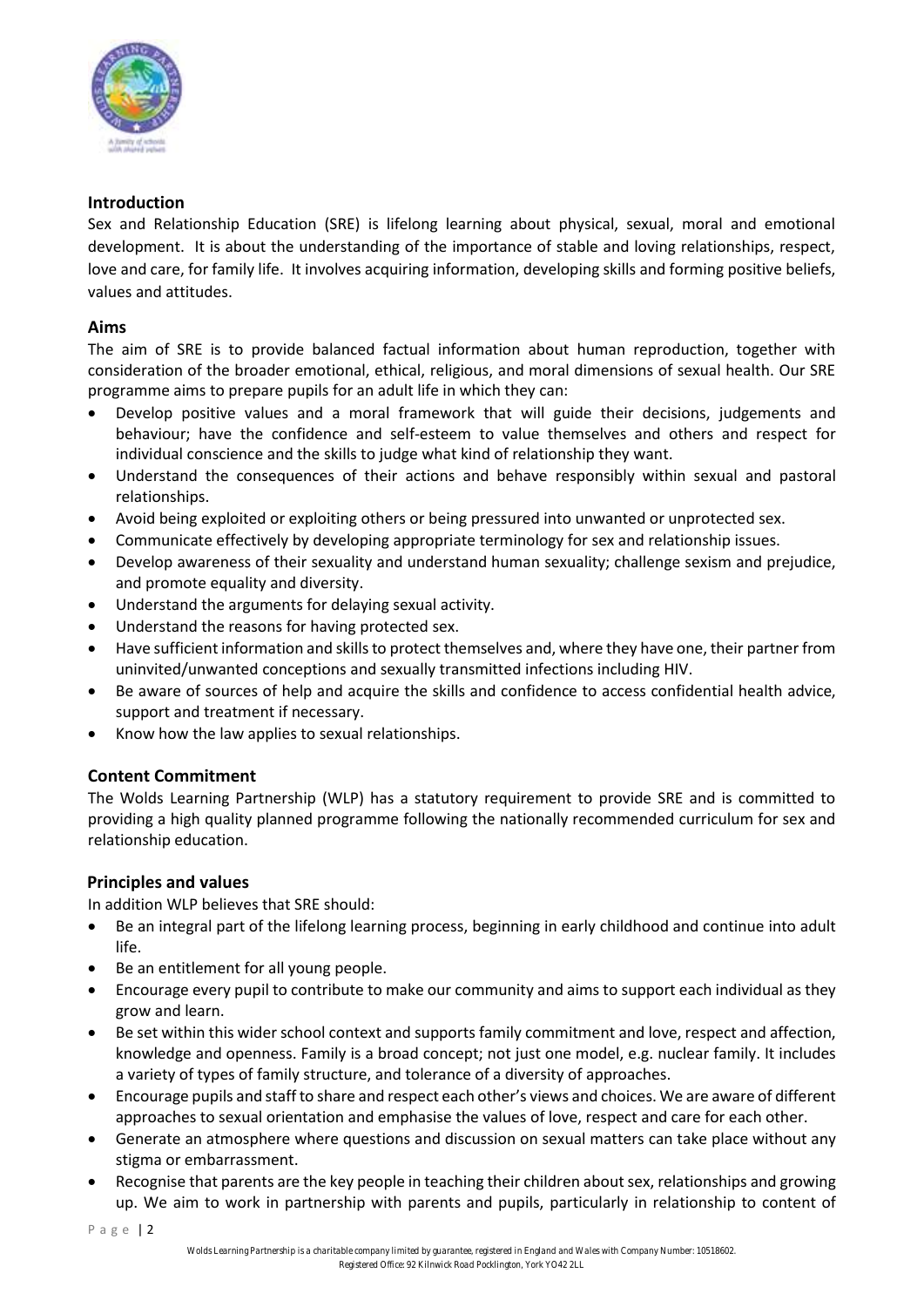

programmes.

Recognise that the wider community has much to offer and we aim to work in partnership with health professionals, social workers, peer educators and other mentors or advisers.

# **Attitudes and Values**

- Learning the importance of values, individual conscience and moral choices.
- Learning the value of family life, stable and loving relationships, and marriage.
- Learning about the nurture of children.
- Learning the value of respect, love and care.
- Exploring, considering and understanding moral dilemmas.
- Developing critical thinking as part of decision‐making.
- Challenging myths, misconceptions and false assumptions about normal behaviour.

# **Personal and Social Skills**

- Learning to manage emotions and relationships confidently and sensitively.
- Developing self‐respect and empathy for others.
- Learning to make choices with an absence of prejudice.
- Developing an appreciation of the consequences of choices made.
- Managing conflict.
- Empower pupils with the skills to be able to avoid inappropriate pressures or advances (both as exploited or exploiter).

#### **Knowledge and Understanding**

- Learning and understanding physical development at appropriate stages.
- Understanding human sexuality, reproduction, sexual health, emotions and relationships.
- Learning about contraception and the range of local and nationalsexual health advice, contraception and support services.
- Learning the reasons for delaying sexual activity, and the benefits to be gained from such delay.
- The avoidance of unplanned pregnancy.

#### **Organisation and Content of Sex and Relationship Education - Primary Schools**

Primary schools in the WLP deliver SRE through Science and PSHE lessons at Key Stage 1 and 2, with content linked to National Curriculum objectives and judged appropriate for the age and stage of the children.

#### **Organisation and Content of Sex and Relationship Education - Secondary Schools**

Secondary schools in the WLP specifically deliver SRE through Personal, Social, Health and Economic (PSHE) Programmes, RS and Science lessons at Key Stage 3 and Key Stage 4. Much of the SRE takes place within PSHE sessions. Teaching staff generally deliver the PSHE Curriculum with support from professionals where appropriate. Form tutors have the opportunity to work closely with their tutees over a number of years and we believe that they are often the best people to work with the pupils on many of the SRE topics as they are aware of each pupil's individual circumstances. SRE sessions are set within the wider context of the PSHE curriculum and focus more on the emotional aspects of development and relationships, although the physical aspects of puberty and reproduction are also included. The Science National Curriculum is delivered by staff in the science department. These lessons are more concerned with the physical aspects of development and reproduction, although the importance of relationships is not forgotten.

The PSHE Programme and Science National Curriculum are taught in every year.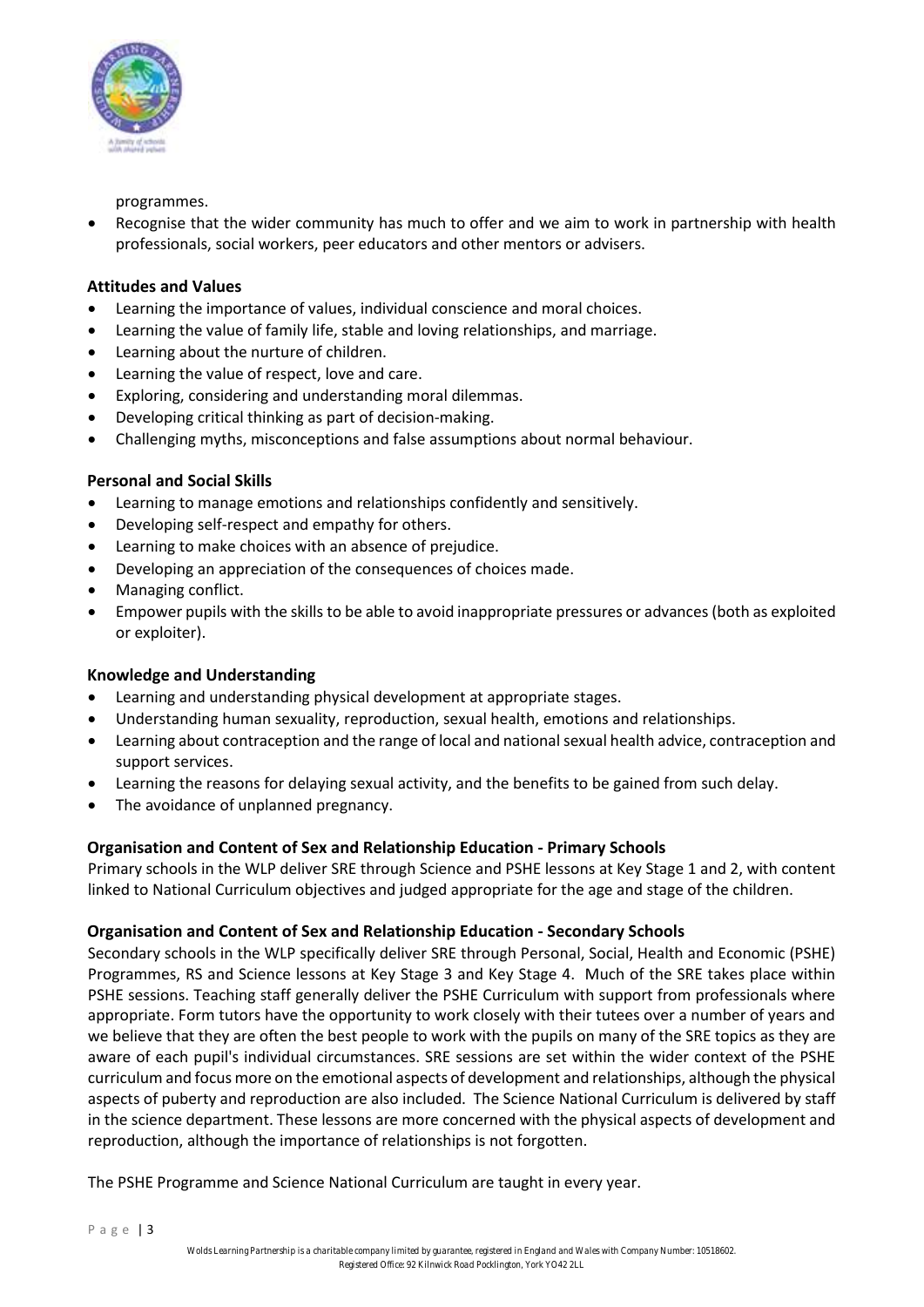

Any SRE session may consider questions or issues that some pupils will find sensitive. Before embarking on these lessons ground rules are established which prohibit inappropriate personal information being requested or disclosed by those taking part in the lesson. When pupils ask questions, we aim to answer them honestly, within the ground rules established at the start of the sessions. When it is felt that answering a specific question would involve information at a level inappropriate to the development of the rest of the pupils, the question may be dealt with individually at another time.

More expert or specialist teachers support tutors who are uncomfortable with teaching certain aspects of the curriculum. Support is offered with the year team or from the PSHE co-ordinator who will help with planning or delivery of sessions if required.

Assemblies and pastoral time in form groups are used to promote the principles of tolerance and understanding of a range of views and choices. Our anti‐bullying policy is applied to ensure that all pupils feel safe and secure in school irrespective of their views, choices or orientation or those of their families and friends.

#### **Inclusion**

*Ethnic and Cultural Groups* ‐ we intend our policy to be sensitive to the needs of different ethnic groups. For some young people it is not culturally appropriate for them to be taught particular items in mixed groups. We will respond to parental requests and concerns.

*Pupils with Special Needs* ‐ we will ensure that all young people receive sex and relationship education, and we will offer provision appropriate to the particular needs of all our pupils, taking specialist advice where necessary.

*Sexual Identity and Sexual Orientation* ‐ we aim to deal sensitively and honesty with issues of sexual orientation, answer appropriate questions and offer support. Young people, whatever their developing sexuality need to feel that sex and relationship education is relevant to them.

#### **Right of Withdrawal of Pupils from Sex and Relationship Education**

Some parents prefer to take the responsibility for aspects of this element of education. They have the right to withdraw their children from all or part of the sex and relationship education except for those parts included in the statutory National Curriculum (i.e. in Science lessons).

We would make alternative arrangements in such cases. Parents are encouraged to discuss their decisions with staff at the earliest opportunity. Parents are welcome to review any SRE resources the school uses.

#### **Confidentiality, Controversial and Sensitive Issues**

Teachers cannot offer unconditional confidentiality. Teachers are not legally bound to inform parents or Headteacher of any disclosure unless the Headteacher has specifically requested them to do so.

#### **Secondary School**

In a case where a teacher learns from an pupil (under 16 year old) that they are having or contemplating sexual intercourse:

- The young person will be persuaded, wherever possible, to talk to parent/carer and if necessary to seek medical advice.
- Child protection issues will be considered, and referred if necessary to the teacher responsible for child protection under the school's procedures.
- P a g e | 4 • The young person will be properly counselled about contraception, including precise information about